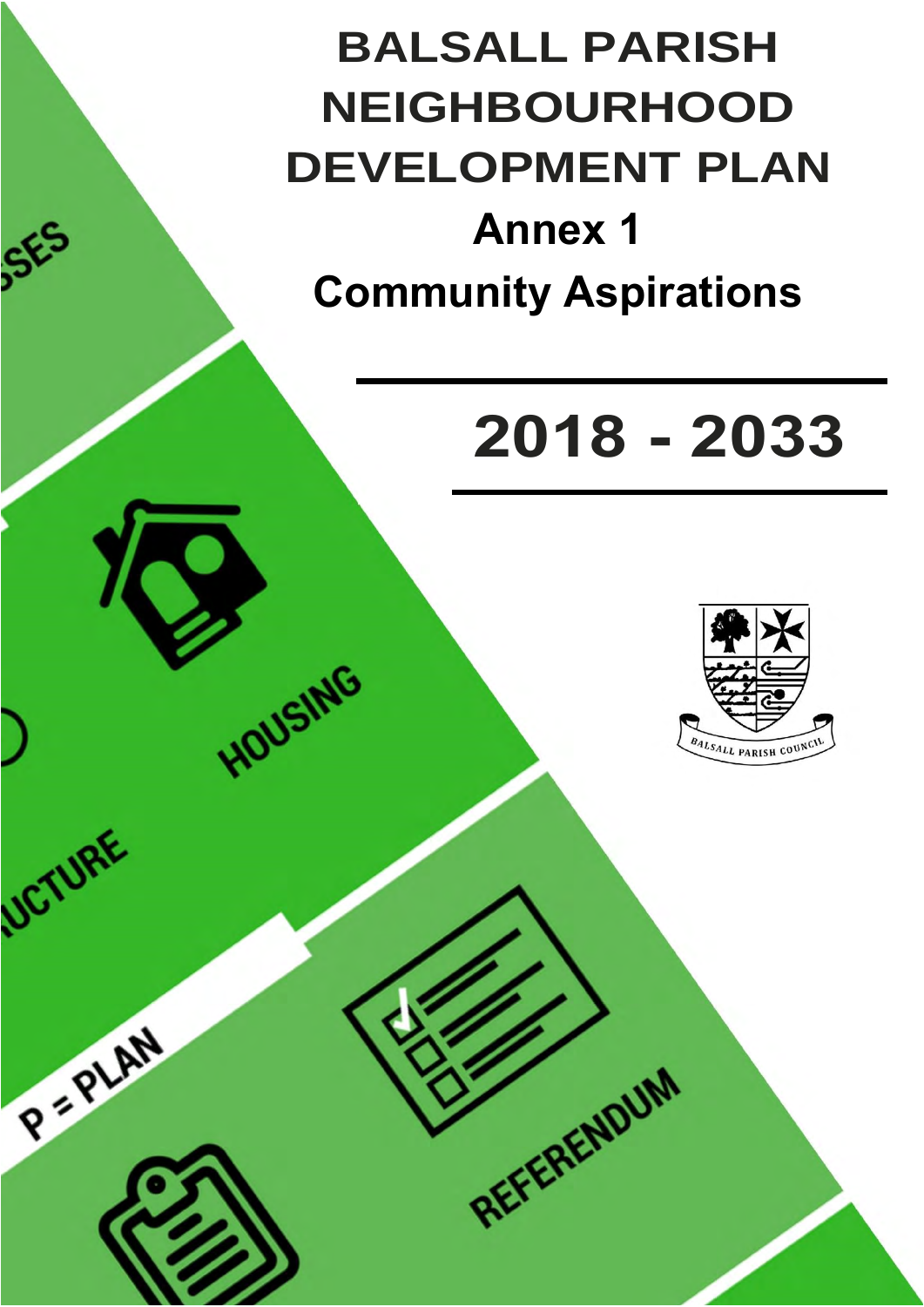

#### TABLE OF CONTENTS

|    |                          |                                                           | Page |  |  |  |
|----|--------------------------|-----------------------------------------------------------|------|--|--|--|
| 1. | Introduction             |                                                           |      |  |  |  |
|    | 2. Community Aspirations |                                                           |      |  |  |  |
|    |                          | <b>CA.1: New Homes</b>                                    | 116  |  |  |  |
|    |                          | <b>CA.2: Affordable Housing</b>                           | 116  |  |  |  |
|    |                          | <b>CA.3: Design Review Panels</b>                         | 118  |  |  |  |
|    |                          | CA.4: Village Centre Road Safety and Parking Improvements | 119  |  |  |  |
|    |                          | CA.5: Village Bypass Road                                 | 121  |  |  |  |
|    | $\bullet$                | CA.6: Improved Mobile Reception and Faster Broadband      | 123  |  |  |  |
|    |                          | <b>CA.7: Leisure Facilities</b>                           | 124  |  |  |  |
|    |                          | <b>CA.8: Public Leisure Amenities</b>                     | 125  |  |  |  |
|    |                          | CA.9: Improved Public Transport                           | 126  |  |  |  |
|    |                          | <b>CA.10: Enhancement of Green Infrastructure</b>         | 127  |  |  |  |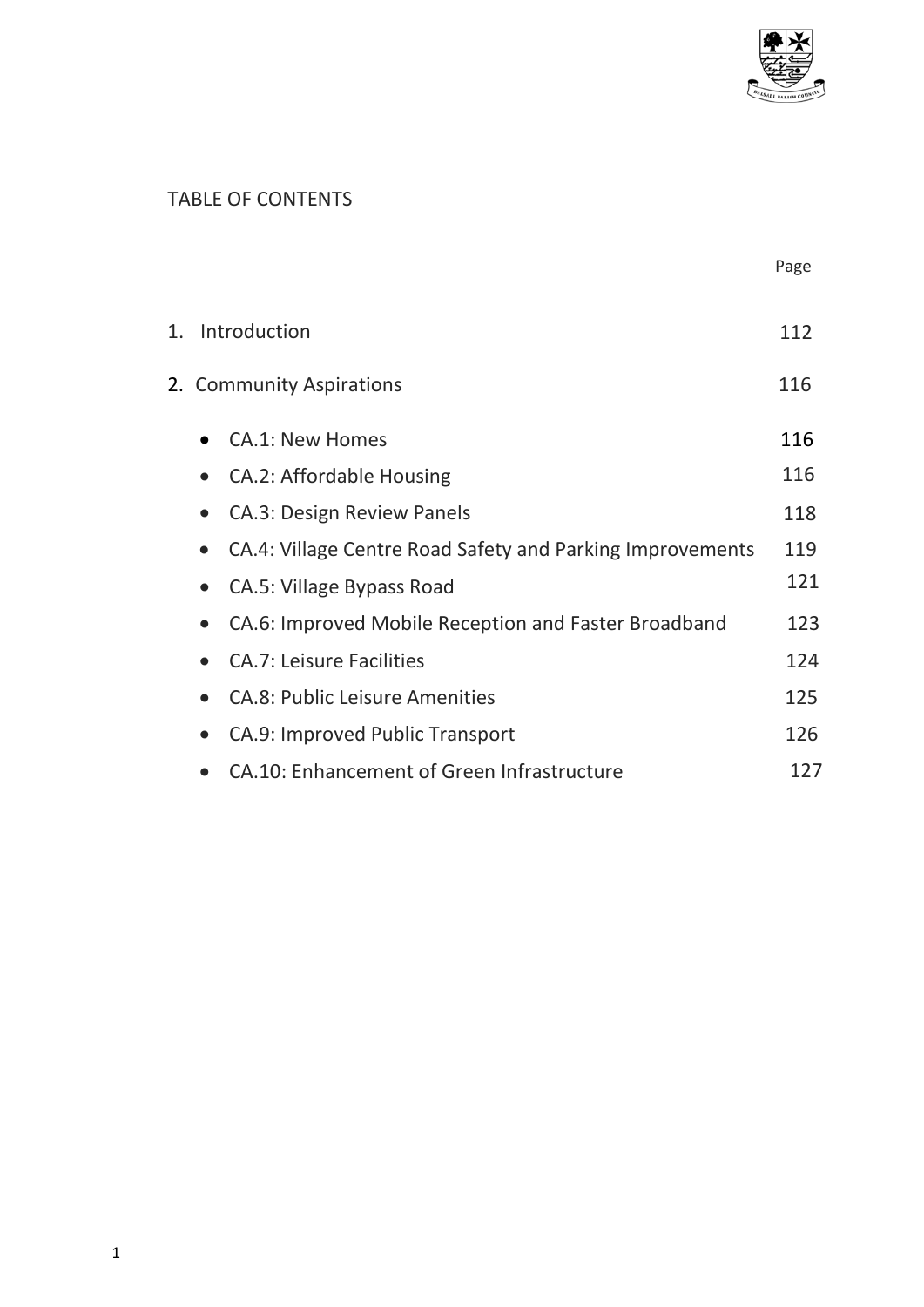

#### 1. INTRODUCTION

- 1. Balsall Parish Council produced a Balsall Parish Neighbourhood Plan2018 2033[1](#page-2-0) using a range of evidence from the community:
	- Neighbourhood Plan Household Questionnaire Results Report 2017[2](#page-2-1);
	- Business Survey January February 2018<sup>[3](#page-2-2)</sup>;
	- Questionnaire Results Exhibition Feedback and Consultation April 2018<sup>[4](#page-2-3)</sup>;
	- Focus Group Interviews with groups and organisations in Balsall March May 2018[5;](#page-2-4)
	- Housing Needs Survey Final Report June 2018<sup>[6](#page-2-5)</sup>.

In addition to evidence used to support the policies now in the Plan, a large amount of data was collected that informed a series of Community Aspirations.

- 2. Community Aspirations 1 10 are contained in this Annex to the Plan and cover matters wider than those relating to development and use of land. They express the key concerns of the Balsall parish community that it considers would improve life in Balsall parish.
- 3. Implementation of these Community Aspirations has not, in most cases, been attributed to a single agent to bring about. They can therefore be used to influence the many agents, public, private and community, working in the area to carry these ambitions forward.

<span id="page-2-0"></span>1

<span id="page-2-2"></span>3 Balsall Parish Council Business Survey January – February 2018

[https://www.dropbox.com/s/emxfomthf9r52e1/B.%20Business%20Survey%20Results%20Report%](https://www.dropbox.com/s/emxfomthf9r52e1/B.%20Business%20Survey%20Results%20Report%25) 202018%20.pdf?dl=0

<span id="page-2-1"></span><sup>2</sup> Balsall Parish Council Neighbourhood Plan Household Questionnaire Results Report 2017 [https://www.dropbox.com/s/2u0aayei0wa938x/A.%20%20Household%20Questionnaire%20Results%](https://www.dropbox.com/s/2u0aayei0wa938x/A.%20%20Household%20Questionnaire%20Results%25) 20Report%20February%202018.pdf?dl=0

<span id="page-2-3"></span><sup>4</sup> Balsall Parish Council Questionnaire Results Exhibition Feedback and Consultation April 2018 <https://www.dropbox.com/s/8i9wyycz9h9q8kz/C.%20Questionnaire%20Results%20Exhibition%20Feedback> %20and%20Consultation%20April%202018.pdf?dl=0

<span id="page-2-4"></span><sup>5</sup> Balsall Parish Council Focus Group Interviews 2018 [https://www.dropbox.com/s/cipko04f4vmj2s6/E.%20Focus%20Group%20Interviews%20May%202018.pdf?](https://www.dropbox.com/s/cipko04f4vmj2s6/E.%20Focus%20Group%20Interviews%20May%202018.pdf) dl=0

<span id="page-2-5"></span><sup>6</sup> Balsall Parish Council Housing Needs Survey Final Report June 2018 [https://www.dropbox.com/s/8tdray9wve3e4ko/D.%20Housing%20Needs%20Survey%20Report%20June%](https://www.dropbox.com/s/8tdray9wve3e4ko/D.%20Housing%20Needs%20Survey%20Report%20June%25)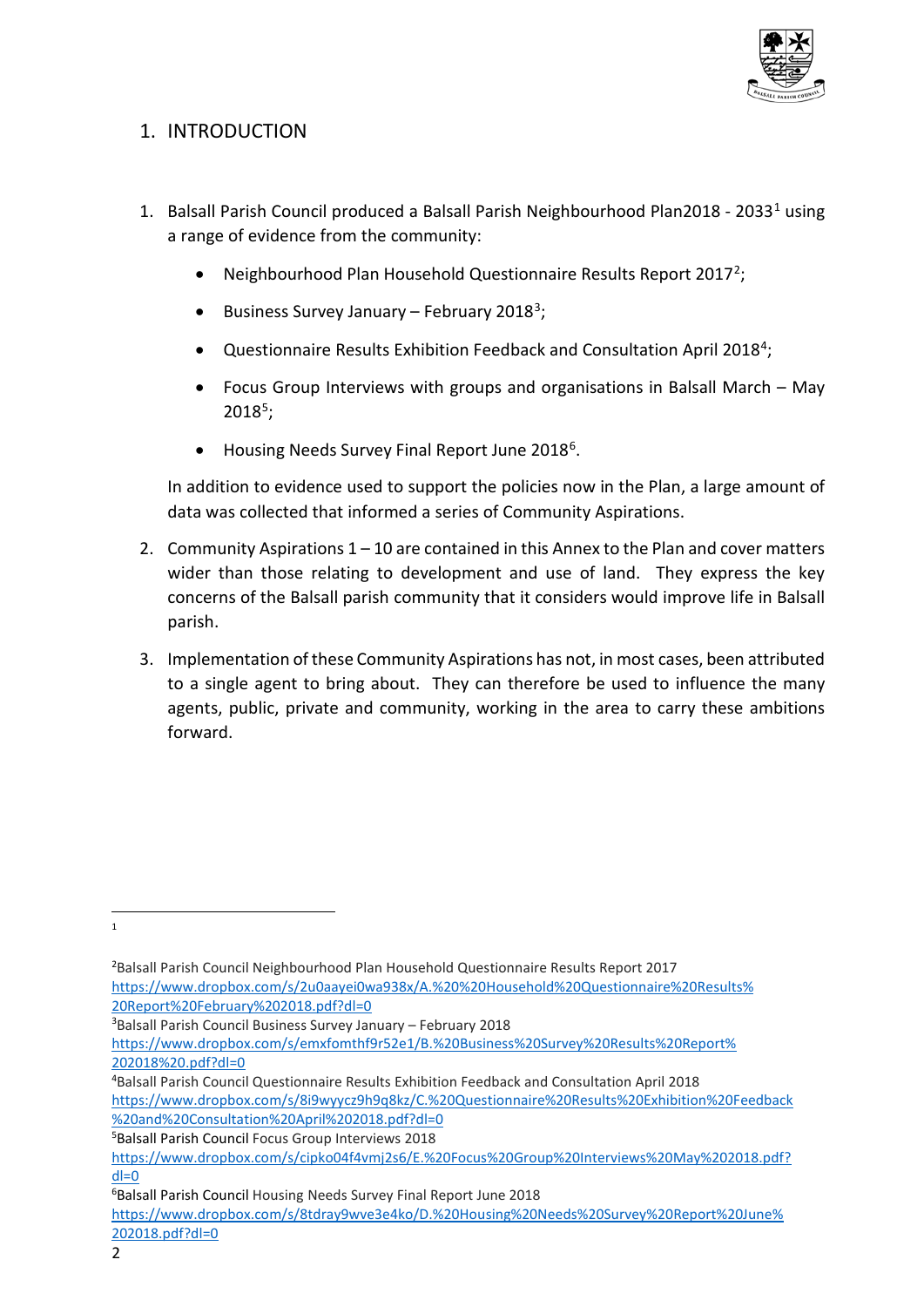

#### 2. COMMUNITY ASPIRATIONS

#### COMMUNITY ASPIRATION CA.1: New Homes

Development on allocated Solihull Local Plan housing sites that will utilise the same construction routes as HS2 contractors should be avoided at the same time as HS2 construction because of the potential disruption to existing residents caused by avoidable increased congestion.

The Parish Council will liaise with Solihull Metropolitan Borough Council regarding the potential phasing of the strategic housing allocations in Balsall parish to minimise disruption to existing residents. Any allocation should include a Coordinated Environmental Monitoring Programme and Routing agreements for construction traffic.

### Explanation

- 4. Balsall Common will be one of the least accessible locations in the whole of the Borough during the construction of HS2 because of the impact on the transport infrastructure. Proposed sites for housing to the south and north of Balsall Common have been identified as low accessibility in the Draft Solihull Local Plan Review accessibility study[7.](#page-3-0) Balsall Common residents have a high proportion of entrepreneurial, educated and professional individuals who use the village as a base and need to be very mobile. Additional construction traffic caused by developing proposed housing sites at the same time as the construction of HS2 would seriously reduce accessibility affecting a high proportion of residents' lives over an extended unreasonable period of years.
- 5. "73% of respondents agree/support the case for no new housing to be constructed in or around Balsall Common until after competition of the HS2 construction in 2026."[8](#page-3-1)

#### COMMUNITY ASPIRATION CA.2: Affordable Housing

There is support for the provision of appropriate affordable housing.

If possible, tenures should be secured in perpetuity or alternatively a S106 legal agreement with registered providers is secured so that funding from full shared ownership sales receipts is reinvested in affordable housing.

<span id="page-3-1"></span><span id="page-3-0"></span><sup>7</sup> Solihull Metropolitan Borough Council Solihull Accessibility Mapping Methodology Report 2016 [https://www.solihull.gov.uk/Portals/0/Planning/LPR/Accessibility\\_Mapping\\_Methodology\\_Report\\_2016.pdf](https://www.solihull.gov.uk/Portals/0/Planning/LPR/Accessibility_Mapping_Methodology_Report_2016.pdf) 8 Balsall Parish Council Neighbourhood Plan Household Questionnaire Results Report 2017 [https://www.dropbox.com/s/2u0aayei0wa938x/A.%20%20Household%20Questionnaire%20Results%](https://www.dropbox.com/s/2u0aayei0wa938x/A.%20%20Household%20Questionnaire%20Results%25) 20Report%20February%202018.pdf?dl=0 page 2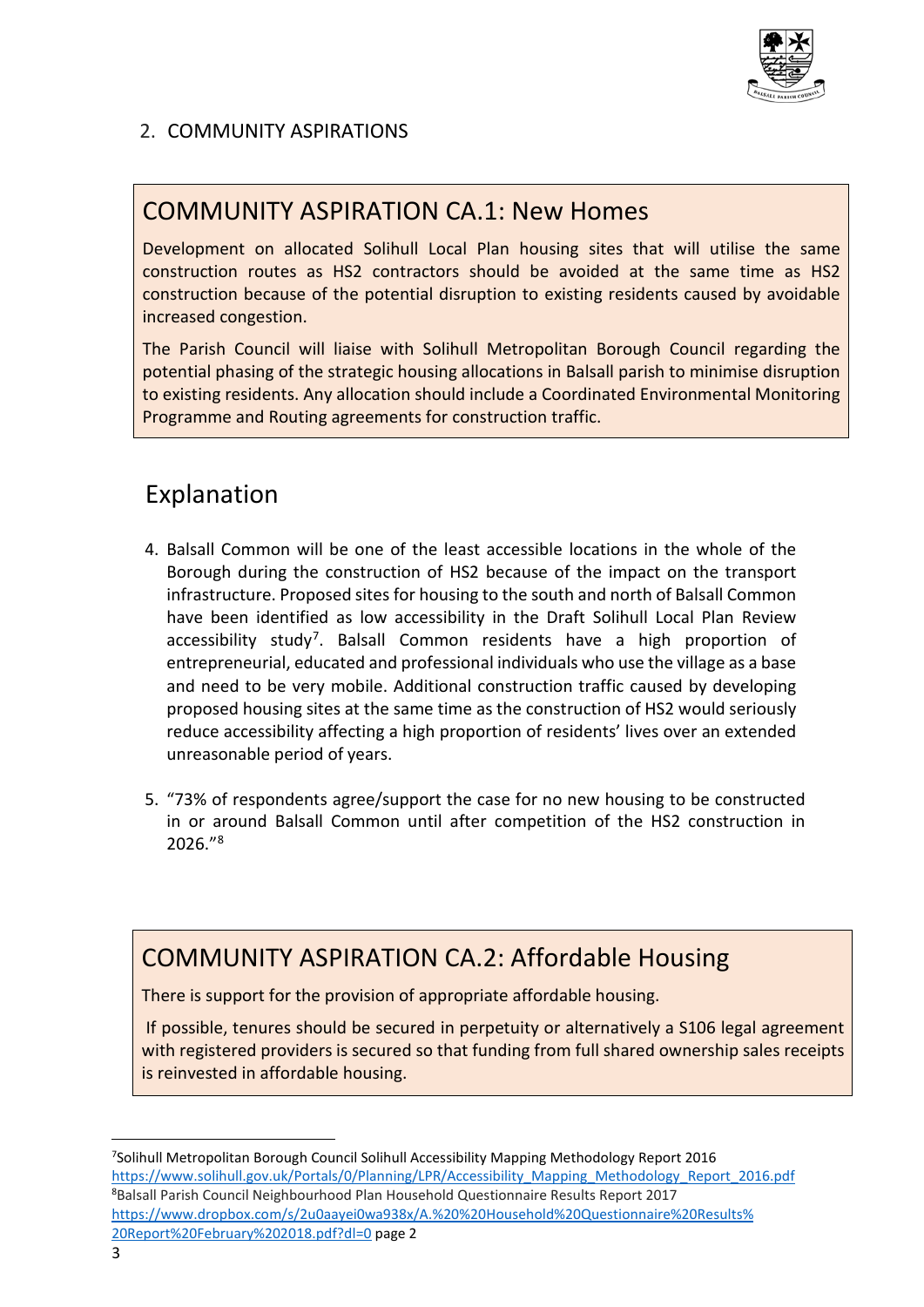

- 6. There is an emerging miss-alignment between the types and sizes of homes available in the neighbourhood area and the needs of the community. Demand is shifting towards relatively smaller housing for older households to downsize; for young families and for people living on their own. Balsall parish is in an area where the price of open market housing is high, some households will be unable to buy open market homes if they wish to stay local to the parish, family or community links. There is a Borough wide need reflected in Balsall parish by a lack of suitable affordable accommodation to meet this increasing demand. This plan endorses the latest policy within the Solihull Local Plan to provide a minimum of 40% affordable housing on strategic housing sites allocated in the Solihull Local Plan review.
- 7. In the Neighbourhood Plan Household Questionnaire Results Final report: "…60% wanted to see low cost starter homes, 45% bungalows and 40% homes that are dedicated for local people only…. It is recognised that low-cost starter homes is a generic term for shared ownership and fixed equity. Fixed equity might not be appropriate due to high local prices and low incomes."<sup>[9](#page-4-0)</sup>
- 8. Asked whether the household was currently looking for alternative housing in the Parish, 13% of respondents said they were – 147 in total:
	- 91% would like a home they could own, 11% required rented and 7% shared ownership.
	- For those looking for additional accommodation in the Parish, 82% wish to own a property, 29% rent and 22% have a shared ownership arrangement.
	- Asked why the individual, couple or group needs additional accommodation, 46 need to own their own home, 22 need a less expensive home and 17 need to be closer to relatives…
	- From the questionnaire sample, 173 people have left the Parish in the last five years because there was no affordable and/or suitable housing available.<sup>10</sup>
- 9. This aspiration is to support decisions that are responsive to local circumstances and support housing developments that reflect local needs. Solihull Metropolitan Borough Council (SMBC) should support opportunities to bring forward rural exception sites that will provide affordable housing to meet identified local needs and consider whether allowing some market housing on these sites would help to facilitate this.<sup>[11](#page-4-2)</sup>

<span id="page-4-0"></span><sup>9</sup> Balsall Parish Council Neighbourhood Plan Household Questionnaire Results Report 2017 [https://www.dropbox.com/s/2u0aayei0wa938x/A.%20%20Household%20Questionnaire%20Results%](https://www.dropbox.com/s/2u0aayei0wa938x/A.%20%20Household%20Questionnaire%20Results%25) 20Report%20February%202018.pdf?dl=0 page 5

<span id="page-4-1"></span><sup>10</sup>Balsall Parish Council Neighbourhood Plan Household Questionnaire Results Report 2017 [https://www.dropbox.com/s/2u0aayei0wa938x/A.%20%20Household%20Questionnaire%20Results%](https://www.dropbox.com/s/2u0aayei0wa938x/A.%20%20Household%20Questionnaire%20Results%25) 20Report%20February%202018.pdf?dl=0 page 5

<span id="page-4-2"></span><sup>11</sup>Ministry of Housing, Communities & Local Government National Planning Policy Framework February 2019 [https://assets.publishing.service.gov.uk/government/uploads/system/uploads/attachment\\_data/file/810197/NP](https://assets.publishing.service.gov.uk/government/uploads/system/uploads/attachment_data/file/810197/NPPF_Feb_2019_revised.pdf) [PF\\_Feb\\_2019\\_revised.pdf](https://assets.publishing.service.gov.uk/government/uploads/system/uploads/attachment_data/file/810197/NPPF_Feb_2019_revised.pdf) para, 77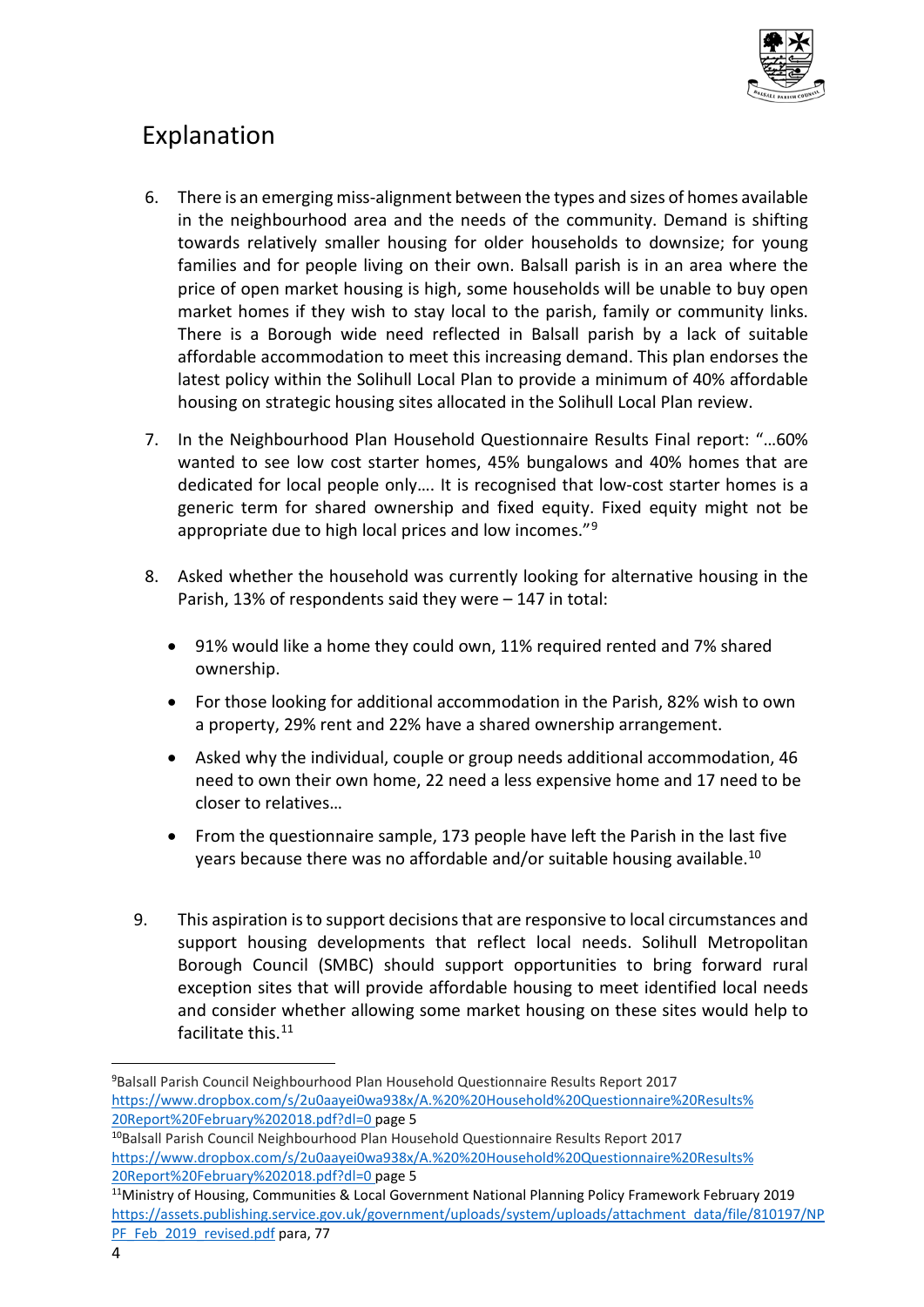

10. The overwhelming conclusion from the focus groups with community organisations is that Balsall Common needs more housing to provide affordable homes for younger age residents – single people, young couples and young families with children.<sup>[12](#page-5-0)</sup>

#### COMMUNITY ASPIRATION CA.3: Design Review Panels

Developments of more than 20 dwellings or of a sensitive nature potentially affecting existing dwellings and/or local character will be expected to go through a local design review process. The Design Review Panel should be established by Solihull MBC. The comments of the Design Review Panel or similar panel of experts should be taken into account in the determination of all applications. The use of a Design Review Panel may be necessary for smaller scale developments where there is a particular sensitivity affecting the site.

The decision as to whether or not a development will be referred to the Design Review Panel should be established at pre- application stage to avoid unnecessary delays.

- 11. This aspiration envisages that Solihull MBC will establish design panels for developing proposals identified within the local plan. The local planning authority has already established a process of developer consultation on masterplans for strategic housing sites with the community and the design review panels would be an extension of this. The use of Design Review Panels on that proportion of a site that forms part of the masterplan and which is outside the Neighbourhood Area is encouraged.
- 12. Solihull MBC should ensure that they have access to, and make appropriate use of, tools and processes for assessing and improving the design of development. These include workshops to engage the local community, design advice and review arrangements, and assessment frameworks such as Building for Life. These are of most benefit if used as early as possible in the evolution of schemes and are particularly important for significant projects such as large-scale housing and mixed-use developments. In assessing applications, local planning authorities should have regard to the outcome from these processes, including any recommendations made by design review panels. $^{13}$  $^{13}$  $^{13}$
- 13. "Asked what future development should look like 93% were in favour of well-designed small clusters of houses, 83% wanted a mixed development with different types and sizes of housing"<sup>14</sup>

<span id="page-5-0"></span><sup>12</sup>Balsall Parish Council Focus Group Interviews 2018

[https://www.dropbox.com/s/cipko04f4vmj2s6/E.%20Focus%20Group%20Interviews%20May%202018.pdf?](https://www.dropbox.com/s/cipko04f4vmj2s6/E.%20Focus%20Group%20Interviews%20May%202018.pdf)  $dl = 0$ 

<span id="page-5-1"></span><sup>13</sup>Ministry of Housing, Communities & Local Government National Planning Policy Framework February 2019 [https://assets.publishing.service.gov.uk/government/uploads/system/uploads/attachment\\_data/file/810197/NP](https://assets.publishing.service.gov.uk/government/uploads/system/uploads/attachment_data/file/810197/NPPF_Feb_2019_revised.pdf) [PF\\_Feb\\_2019\\_revised.pdf](https://assets.publishing.service.gov.uk/government/uploads/system/uploads/attachment_data/file/810197/NPPF_Feb_2019_revised.pdf) para, 129

<span id="page-5-2"></span><sup>14</sup>Balsall Parish Council Neighbourhood Plan Household Questionnaire Results Report 2017 [https://www.dropbox.com/s/2u0aayei0wa938x/A.%20%20Household%20Questionnaire%20Results%](https://www.dropbox.com/s/2u0aayei0wa938x/A.%20%20Household%20Questionnaire%20Results%25)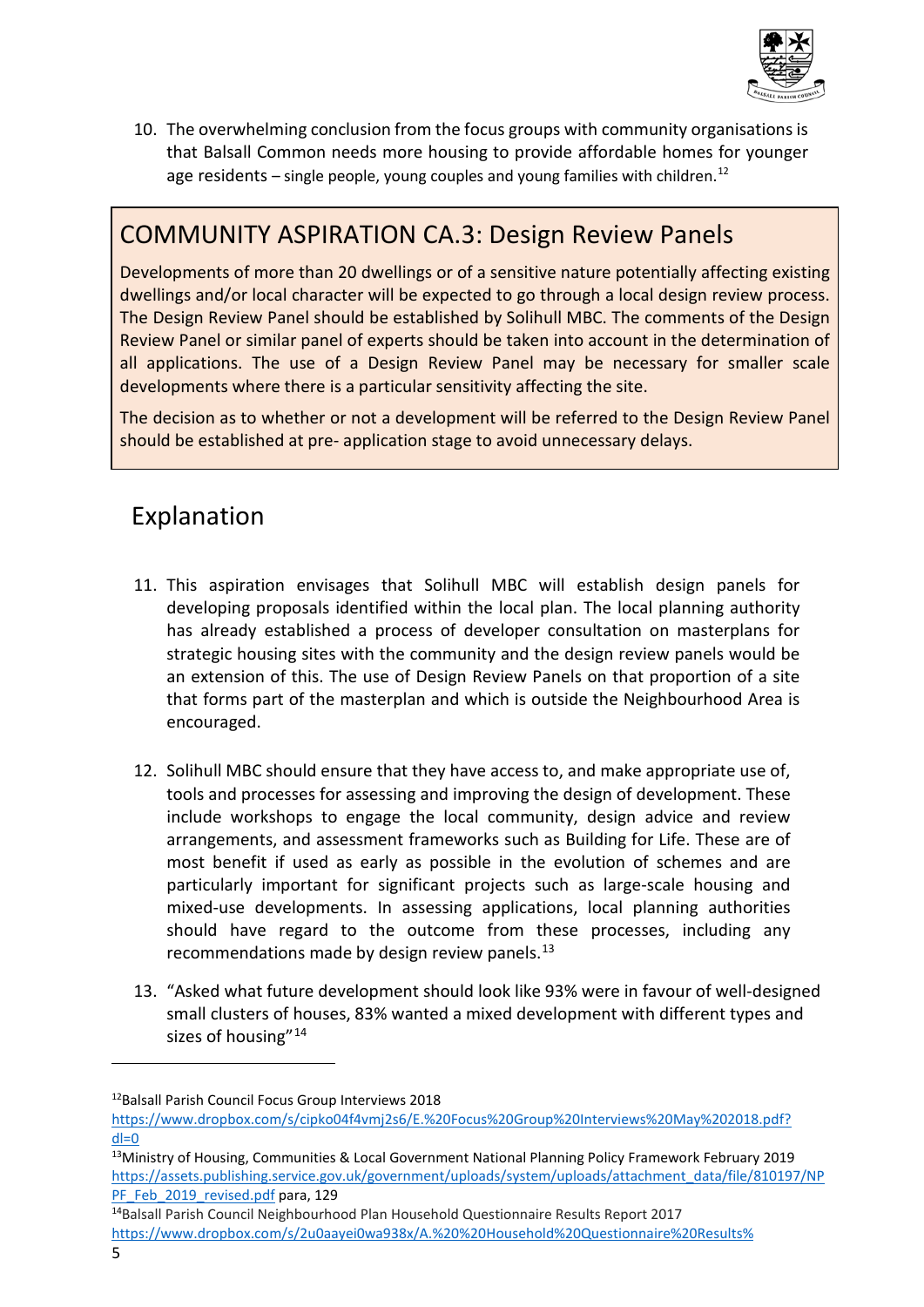

14. Plans for developments should, at the most appropriate level, set out a clear design vision and expectations, so that applicants have as much certainty as possible about what is likely to be acceptable. Design policies should be developed with local communities, so they reflect local aspirations, and are grounded in an understanding and evaluation of each area's defining characteristics.[15](#page-6-0) The Character Assessment, Appendix to the Balsall Parish Neighbourhood Plan, identifies the special qualities of each area of character within the Neighbourhood Area and acts as a guide to how this should be reflected in development.

## COMMUNITY ASPIRATION CA.4: Village Centre Road Safety and Parking Improvements

This aspiration proposes a new design concept for the village centre aimed at achieving:

- a) a reduction in traffic congestion in the village centre on the approach to the central roundabout;
- b) increasing both driver and pedestrian safety in the shopping area;
- c) providing extra off-road parking behind the centre shops;
- d) providing a more desirable central location giving better community focus for the village as a whole; and
- e) reduction in speeding.

A new design\* could consist of providing a "shared space" environment on the stretch of Station Road from the Meeting House Lane junction to the central roundabout. This would incorporate central parking and raised pedestrian crossings. Through traffic would be slowed, parking would be easier with less obstruction to through traffic. Pedestrians would find it much easier to cross from one side to another. The community as a whole would benefit from a central location providing a versatile open space with a relaxing "coffee culture" and café atmosphere. An improved design for the car park behind Tesco would be integrated with the redesign of the shopping parade.

Balsall Common (Balsall parish) as a whole requires a comprehensive plan to inhibit speeding through the village.

\*The review of this concept and viable alternatives should be led by Solihull Metropolitan Borough Council through consultation with Balsall and Berkswell Parish Councils.

<sup>20</sup>Report%20February%202018.pdf?dl=0 page 3

<span id="page-6-0"></span><sup>15</sup>Ministry of Housing, Communities & Local Government National Planning Policy Framework February 2019 [https://assets.publishing.service.gov.uk/government/uploads/system/uploads/attachment\\_data/file/810197/NP](https://assets.publishing.service.gov.uk/government/uploads/system/uploads/attachment_data/file/810197/NPPF_Feb_2019_revised.pdf) [PF\\_Feb\\_2019\\_revised.pdf](https://assets.publishing.service.gov.uk/government/uploads/system/uploads/attachment_data/file/810197/NPPF_Feb_2019_revised.pdf) para, 125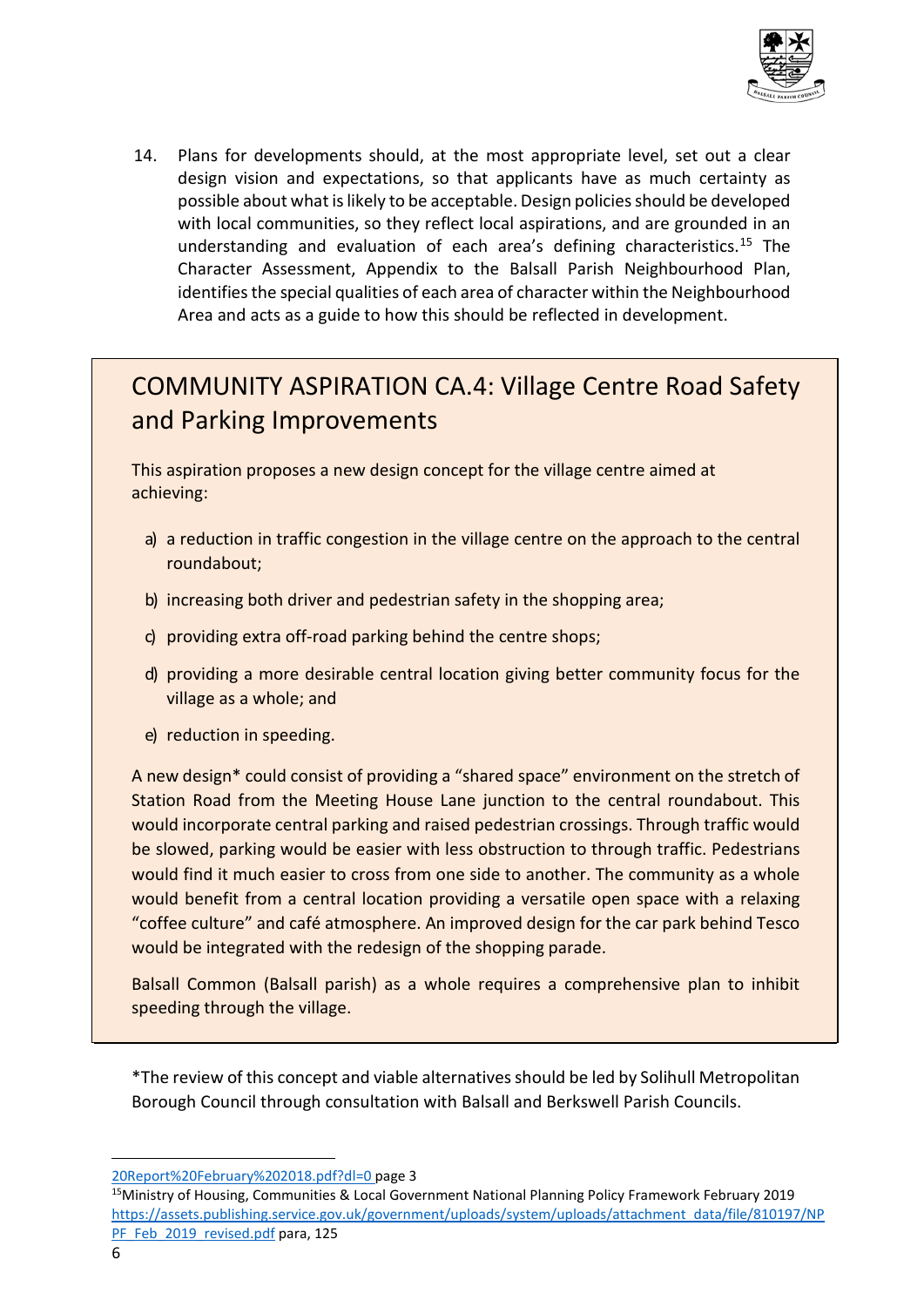



Figure 1 Shared Space Parking Concept

## Explanation

- 15. There is an opportunity for an improved focus of retail activity and commercial services for the local community developed around a much-needed improved village centre. Depending on the level of additional housing it is anticipated that Solihull MBC will play a leading role in the development of the emerging small-town centre.
- 16. In the Neighbourhood Plan Household Questionnaire residents were given options as to what they would like to see provided in the village centre. Nine in ten wished to see improved parking, 57% improved traffic flow at the roundabout and 55% a pedestrian crossing…. 17% felt the need for a multi-story car park/better parking/new car parking.[16](#page-7-0)
- 17. At the Neighbourhood Plan Questionnaire Results Exhibition and Consultation[17,](#page-7-1) the example of a shared space concept received the following feedback:

"It is clear that the vast majority of respondents think a shared space layout will benefit both drivers and pedestrians." 88% of respondents completing feedback after viewing shared space proposals at the Neighbourhood Plan Questionnaire Results Exhibition and Consultation supported the proposals.

…73% felt speeding was a problem. 64% of respondents were of the opinion that traffic/speed restrictions be introduced and 61% felt the road surfaces needed

<span id="page-7-1"></span> $17$ Balsall Parish Council Questionnaire Results Exhibition Feedback and Consultation April 2018 <https://www.dropbox.com/s/8i9wyycz9h9q8kz/C.%20Questionnaire%20Results%20Exhibition%20Feedback> %20and%20Consultation%20April%202018.pdf?dl=0 page 2

<span id="page-7-0"></span><sup>&</sup>lt;sup>16</sup>Balsall Parish Council Neighbourhood Plan Household Questionnaire Results Report 2017 [https://www.dropbox.com/s/2u0aayei0wa938x/A.%20%20Household%20Questionnaire%20Results%](https://www.dropbox.com/s/2u0aayei0wa938x/A.%20%20Household%20Questionnaire%20Results%25)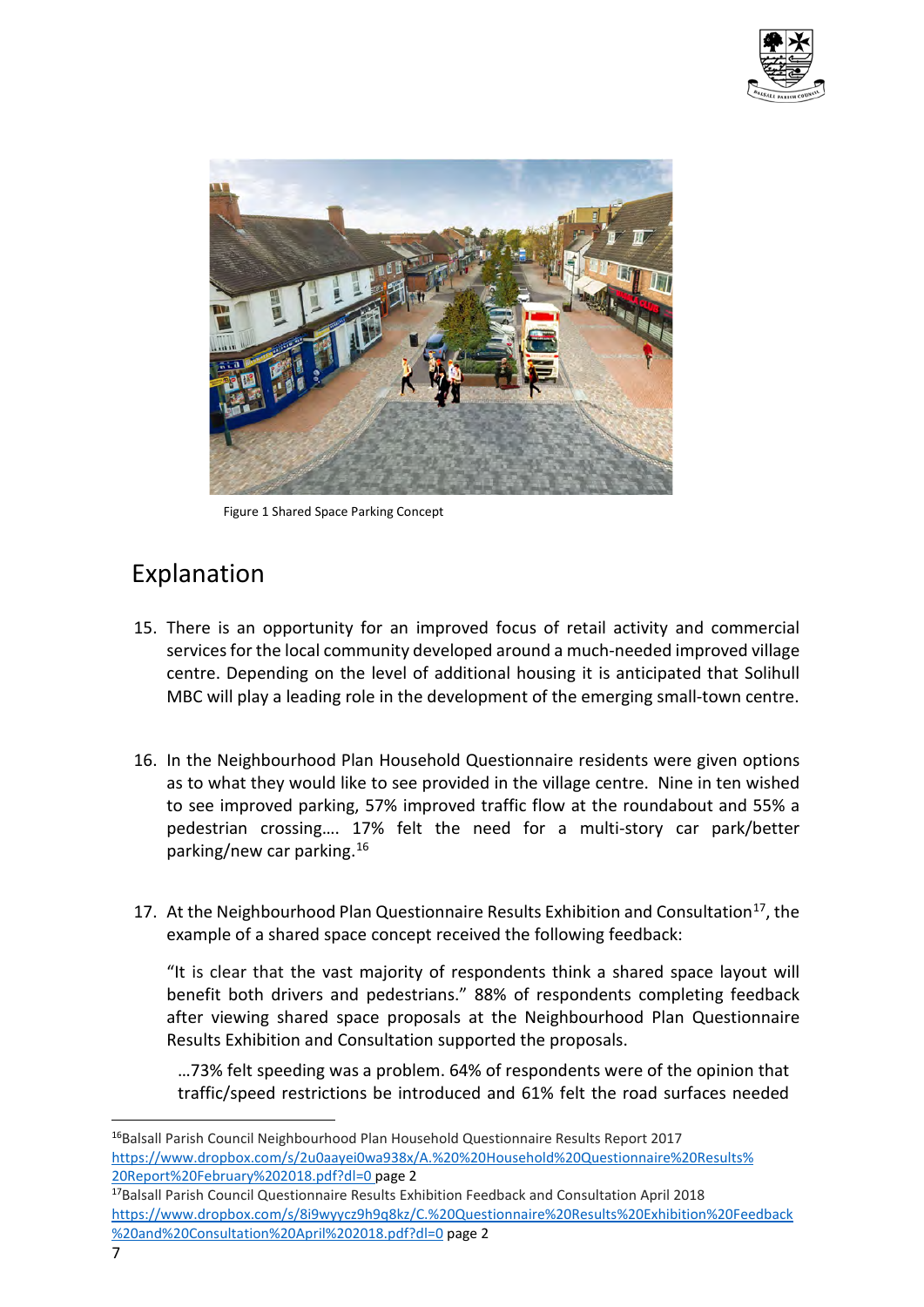

improving. Asked their opinion on traffic and parking in the parish, 156 respondents (19%) mentioned speeding in Station Road, 107 or 13% said speeding in Kenilworth Road.

Three-quarters of business respondents would support a shared space (traffic/pedestrian improvement scheme) to improve parking traffic flow and appearance in the village centre.

"By far the most popular comment was that *shared space* was a great idea and an improvement. It was thought to be well laid out and of an attractive design. Respondents considered it was much needed, as current parking is an issue. Other positive mentions included improved safety and of benefit for the whole village/area."

18. Solihull Highways Department produced automated traffic data for the volume of traffic passing through the village centre of Balsall Common in 2013.

| <b>BALSALL COMMON TRAFFIC SURVEY BY SOLIHULL HIGHWAYS DEPARTMENT</b>               |                                                  |              |                                    |                       |  |  |  |  |  |  |
|------------------------------------------------------------------------------------|--------------------------------------------------|--------------|------------------------------------|-----------------------|--|--|--|--|--|--|
| <b>INBOUND AND OUTBOUND - COMBINED AGGREGATE WEEKLY FIGURES</b>                    |                                                  |              |                                    |                       |  |  |  |  |  |  |
| DATES OF SURVEY: Week commencing 18th September 2013                               |                                                  |              |                                    |                       |  |  |  |  |  |  |
|                                                                                    | SITE OF SURVEY: Balsall Common village centre*** |              |                                    |                       |  |  |  |  |  |  |
| Weekday total                                                                      | Weekday                                          |              | <b>Weekday Total Weekday Total</b> | <b>Weekend total</b>  |  |  |  |  |  |  |
| Monday to Friday                                                                   | daytime                                          | AM peak      | PM peak                            | (Saturday and Sunday) |  |  |  |  |  |  |
|                                                                                    | $(0.700 - 19.00)$                                | 07.30-09.30) | 16.30-18.30)                       |                       |  |  |  |  |  |  |
|                                                                                    |                                                  |              |                                    |                       |  |  |  |  |  |  |
| 33820                                                                              | 27395                                            | 4755         | 5325                               | 10194                 |  |  |  |  |  |  |
|                                                                                    |                                                  |              |                                    |                       |  |  |  |  |  |  |
| ***Central roundabout on A452 Kenilworth Road through to the Station Road junction |                                                  |              |                                    |                       |  |  |  |  |  |  |
| with Meeting House Lane                                                            |                                                  |              |                                    |                       |  |  |  |  |  |  |

#### COMMUNITY ASPIRATION CA.5: Village Bypass Road

A bypass for the A452 to redirect through traffic around the village of Balsall Common and to reduce congestion along the Kenilworth Road is needed. This new bypass would mean the current trunk route along the Kenilworth Road becoming a local road for access. This would replace the existing trunk through road with a more environmentally friendly core for the local community with the potential for walkways and cycle routes.

During the construction of HS2 haul routes should be implemented to minimise the need for construction traffic to use the main trunk road A452 through Balsall Common (Balsall parish).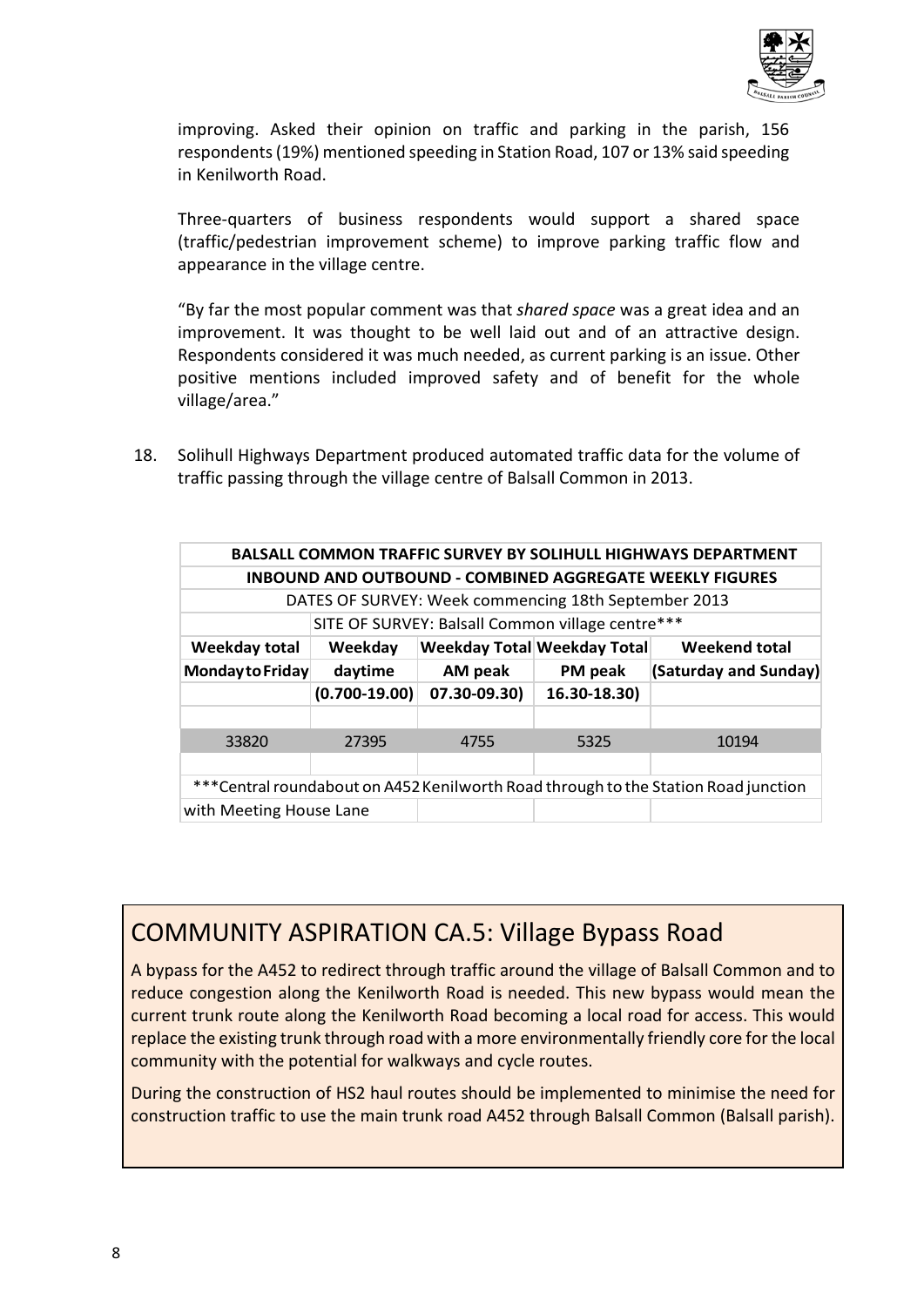

- 19. Residents overwhelmingly support a long overdue bypass for Balsall Common. The village is a notorious borough congestion hot spot and a bypass will relieve existing congestion and provide better access for new housing developments. A bypass to reduce traffic on the main A452 artery and connecting roads through the village and create the opportunity to incorporate walkways and cycle paths within the village to reduce car use for short journeys is required.
- 20. A continuous haul route for HS2 construction traffic and a bypass would facilitate the transformation of Balsall Common settlement with cycle paths connecting housing with facilities and the station. This will reduce the effects of pollution on residents, enhance road safety and improve health by encouraging walking and cycling within the village boundary. There will be a significantly increasing elderly population in the village and their mobility will be improved by reducing traffic within the village. $18$
- 21. In the Household Questionnaire 2017 there was strong support for a bypass to be built around the village for through traffic (85%)." <sup>[19](#page-9-1)</sup>
- 22. Support for a bypass increases to 90% of households in responses from Balsall Parish only.<sup>[20](#page-9-2)</sup>
- 23. During the Balsall Parish Council local plan consultation process, 87% of residents attending the Solihull Local Plan Consultation Event held at St Peter's Hall on 11 February 2017 supported a bypass to relieve the congestion on the roads within Balsall Common village.<sup>[21](#page-9-3)</sup>
- 24. "72% of business respondents would support a bypass to be built around Balsall Common to reduce congestion in the village and improve transport links."[22](#page-9-4)
- 25. A third of businesses felt traffic in the area affected their business. A fifth thought their business suffered from transport issues as a result of being located in the Plan area.

<span id="page-9-0"></span><sup>18</sup>Balsall Parish Council Draft Local Plan Response 2017

[http://www.balsallparishcouncil.gov.uk/wp-content/uploads/2019/01/160217-Draft-Local-Plan-Response-](http://www.balsallparishcouncil.gov.uk/wp-content/uploads/2019/01/160217-Draft-Local-Plan-Response-PUBLIC160217-1.pdf)[PUBLIC160217-1.pdf](http://www.balsallparishcouncil.gov.uk/wp-content/uploads/2019/01/160217-Draft-Local-Plan-Response-PUBLIC160217-1.pdf)

<span id="page-9-1"></span><sup>&</sup>lt;sup>19</sup>Balsall Parish Council Neighbourhood Plan Household Questionnaire Results Report 2017 [https://www.dropbox.com/s/2u0aayei0wa938x/A.%20%20Household%20Questionnaire%20Results%](https://www.dropbox.com/s/2u0aayei0wa938x/A.%20%20Household%20Questionnaire%20Results%25) 20Report%20February%202018.pdf?dl=0 page 2<br><sup>20</sup>Balsall Parish Council Neighbourhood Plan Household Questionnaire Results Report 2017

<span id="page-9-2"></span>[https://www.dropbox.com/s/2u0aayei0wa938x/A.%20%20Household%20Questionnaire%20Results%](https://www.dropbox.com/s/2u0aayei0wa938x/A.%20%20Household%20Questionnaire%20Results%25) 20Report%20February%202018.pdf?dl=0 page 1

<span id="page-9-3"></span><sup>21</sup>Balsall Parish Council Draft Local Plan Response 2017

[http://www.balsallparishcouncil.gov.uk/wp-content/uploads/2019/01/160217-Draft-Local-Plan-Response-](http://www.balsallparishcouncil.gov.uk/wp-content/uploads/2019/01/160217-Draft-Local-Plan-Response-PUBLIC160217-1.pdf)[PUBLIC160217-1.pdf](http://www.balsallparishcouncil.gov.uk/wp-content/uploads/2019/01/160217-Draft-Local-Plan-Response-PUBLIC160217-1.pdf)

<span id="page-9-4"></span><sup>&</sup>lt;sup>22</sup>Balsall Parish Council Neighbourhood Plan Household Questionnaire Results Report 2017 [https://www.dropbox.com/s/2u0aayei0wa938x/A.%20%20Household%20Questionnaire%20Results%](https://www.dropbox.com/s/2u0aayei0wa938x/A.%20%20Household%20Questionnaire%20Results%25) 20Report%20February%202018.pdf?dl=0 page 2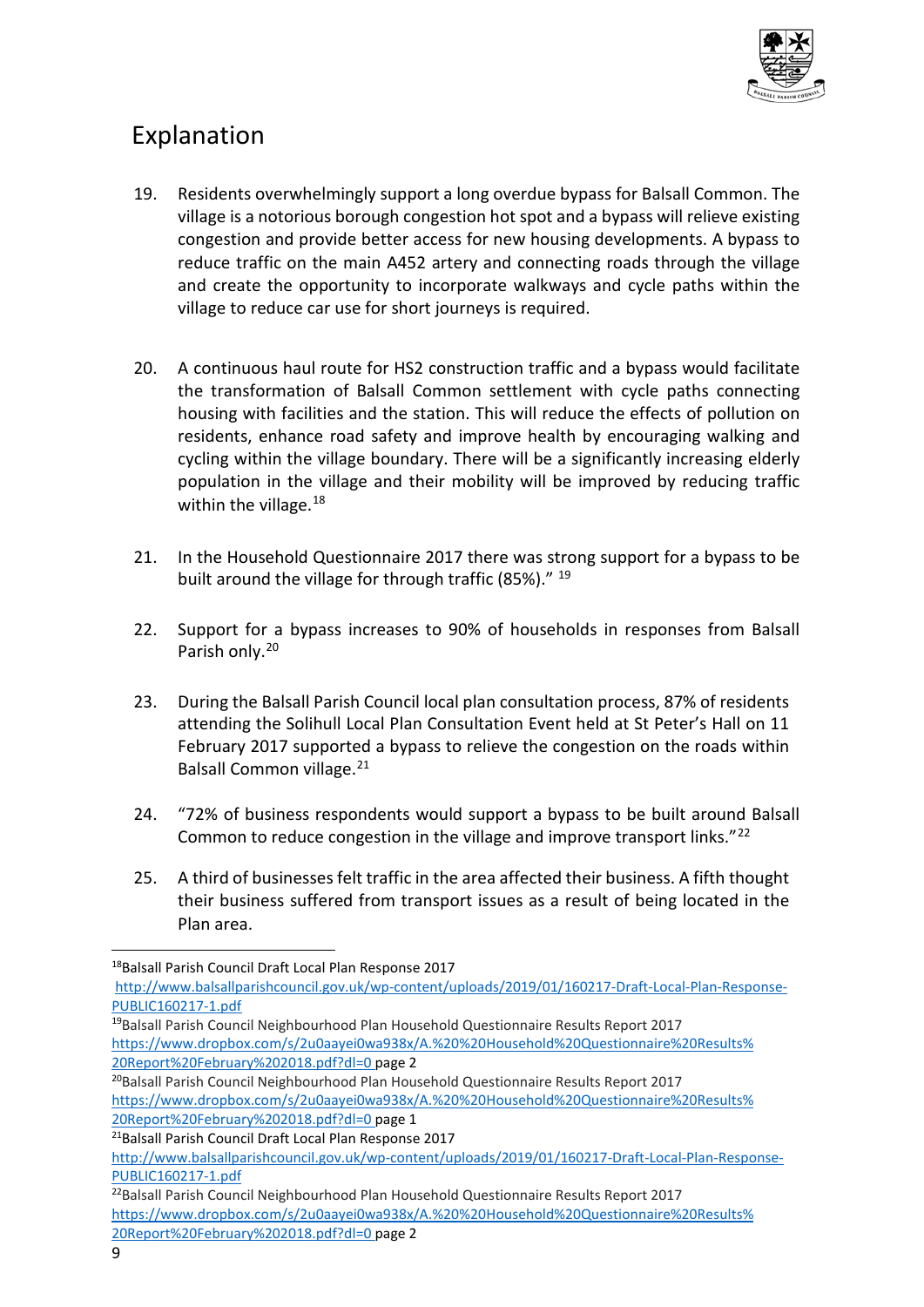

- 26. "97% of residents agreed that Balsall Common needs a continuous haul route for HS2 construction traffic to avoid using roads in and immediately around the village."<sup>[23](#page-10-0)</sup>
- 27. Businesses are reliant on car and vehicle journeys and would like to see less congestion.[24](#page-10-1)
- 28. Solihull Highways Department produced automated traffic data for the volume of traffic passing along Kenilworth Road in September 2013. Whilst this is somewhat out of date there is no reason to think that the volume of traffic has reduced since then. Indeed, comparable data for 2012 showed a significant increase in that one year alone:

| <b>BALSALL COMMON TRAFFIC SURVEY BY SOLIHULL HIGHWAYS DEPARTMENT</b>            |                   |              |                                    |                       |  |  |  |  |  |  |
|---------------------------------------------------------------------------------|-------------------|--------------|------------------------------------|-----------------------|--|--|--|--|--|--|
| <b>INBOUND AND OUTBOUND - COMBINED AGGREGATE WEEKLY FIGURES</b>                 |                   |              |                                    |                       |  |  |  |  |  |  |
|                                                                                 |                   |              |                                    |                       |  |  |  |  |  |  |
| DATES OF SURVEY: Week commencing 18th September 2013                            |                   |              |                                    |                       |  |  |  |  |  |  |
| SITE OF SURVEY: Kenilworth Road south of the Lavender Hall Lane junction        |                   |              |                                    |                       |  |  |  |  |  |  |
| <b>Weekday total</b>                                                            | Weekday           |              | <b>Weekday Total Weekday Total</b> | Weekend total         |  |  |  |  |  |  |
| Monday to Friday                                                                | daytime           | AM peak      | PM peak                            | (Saturday and Sunday) |  |  |  |  |  |  |
|                                                                                 | $(0.700 - 19.00)$ | 07.30-09.30) | 16.30-18.30)                       |                       |  |  |  |  |  |  |
|                                                                                 |                   |              |                                    |                       |  |  |  |  |  |  |
| 109865                                                                          | 90531             | 17185        | 20300                              | 21836                 |  |  |  |  |  |  |
| 78442                                                                           |                   |              |                                    | 23128                 |  |  |  |  |  |  |
|                                                                                 |                   |              |                                    |                       |  |  |  |  |  |  |
| The italicised figures are readings taken by Axiom Traffic Ltd in March 2012 in |                   |              |                                    |                       |  |  |  |  |  |  |

support of the Sainsbury planning application when it took over the old Total petrol station

# COMMUNITY ASPIRATION CA.6: Improved Mobile Reception and Faster Broadband

Improvement in the speed of broadband and mobile connectivity is needed for business effectiveness and to support home working.

# Explanation

29. "42% of those responding to the question about what improvements were

<span id="page-10-0"></span><sup>&</sup>lt;sup>23</sup>Balsall Parish Council Neighbourhood Plan Household Questionnaire Results Report 2017 [https://www.dropbox.com/s/2u0aayei0wa938x/A.%20%20Household%20Questionnaire%20Results%](https://www.dropbox.com/s/2u0aayei0wa938x/A.%20%20Household%20Questionnaire%20Results%25)

<span id="page-10-1"></span><sup>&</sup>lt;sup>24</sup>Balsall Parish Council Business Survey January – February 2018 [https://www.dropbox.com/s/emxfomthf9r52e1/B.%20Business%20Survey%20Results%20Report%](https://www.dropbox.com/s/emxfomthf9r52e1/B.%20Business%20Survey%20Results%20Report%25) 202018%20.pdf?dl=0 page 6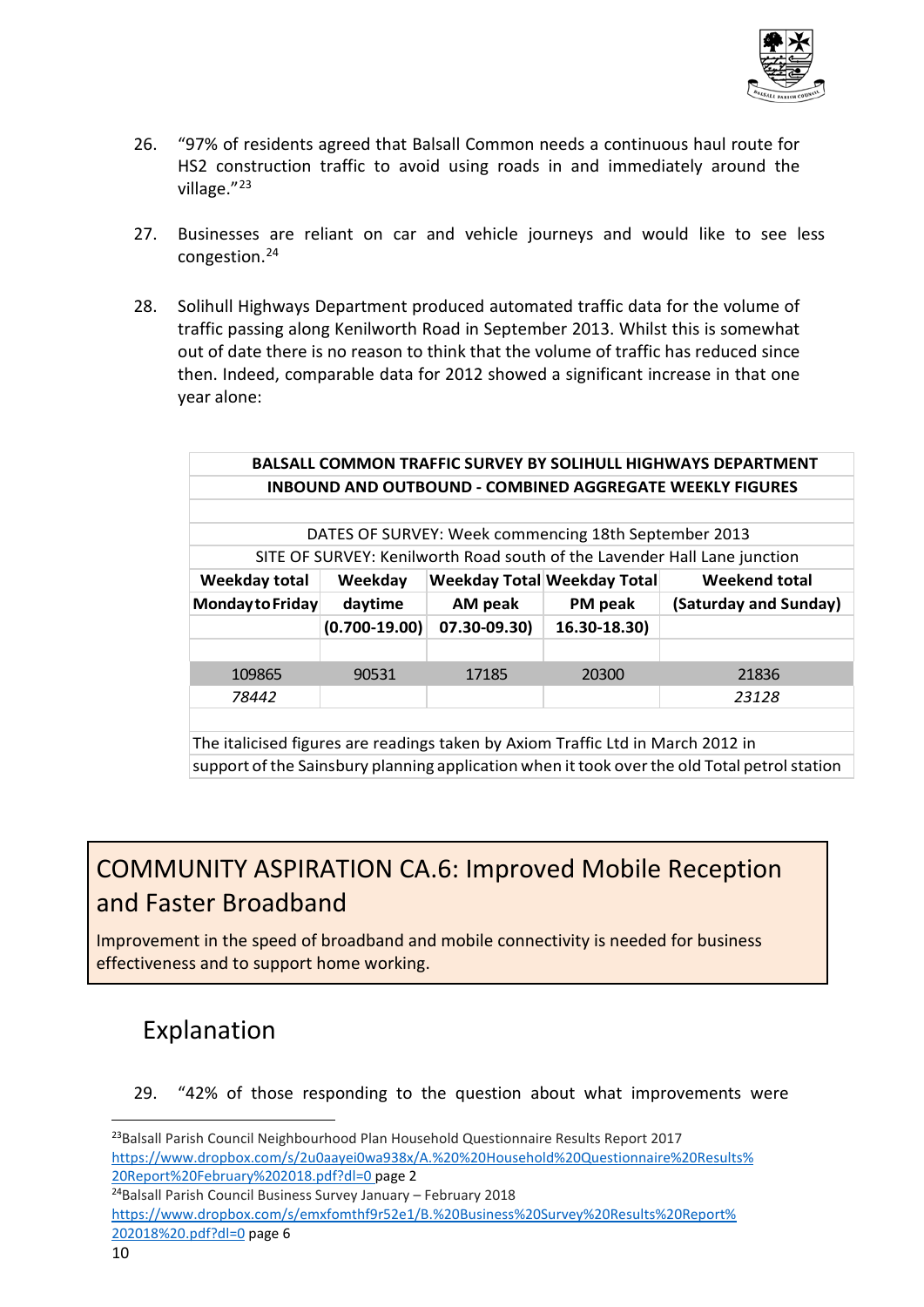

needed on infrastructure said they felt "the mobile reception required improvement…24% wanted faster broadband…"[25](#page-11-0)

30. 34% of households responding have one or more people working permanently at home; [26](#page-11-1) and for those running a business in the area 88% experience poor broadband or mobile reception.[273](#page-11-2)1."The number of radio and electronic communications masts, and the sites for such installations, should be kept to a minimum consistent with the needs of consumers, the efficient operation of the network and providing reasonable capacity for future expansion. Use of existing masts, buildings and other structures for new electronic communications capability (including wireless) should be encouraged. Where new sites are required (such as for new 5G networks, or for connected transport and smart city applications), equipment should be sympathetically designed and camouflaged where appropriate. "[28](#page-11-3)

#### POLICY CA.7: Leisure Facilities

Existing formal and informal sport and recreational facilities in the Neighbourhood Area should be protected, enhanced and expanded where appropriate.

Where appropriate, CIL funds will be used to provide new and/or enhance existing sports and recreation facilities in order to ensure a suitable quantum and quality is available for the Neighbourhood Area.

- 32. In the Household Questionnaire 2017 use of a facility outside of the Neighbourhood Area: "43% went to Lavender Hall Park on a daily or weekly basis. 11% went to the Holly Lane Playing Fields on a daily or weekly basis and exactly one in ten used the Village Hall weekly."[29](#page-11-4)
- 33. "19% of the sample went to Willow Park at least monthly, 2% use the park daily

<span id="page-11-0"></span><sup>&</sup>lt;sup>25</sup>Balsall Parish Council Neighbourhood Plan Household Questionnaire Results Report 2017 [https://www.dropbox.com/s/2u0aayei0wa938x/A.%20%20Household%20Questionnaire%20Results%](https://www.dropbox.com/s/2u0aayei0wa938x/A.%20%20Household%20Questionnaire%20Results%25) 20Report%20February%202018.pdf?dl=0 page 3<br><sup>26</sup>Balsall Parish Council Neighbourhood Plan Household Questionnaire Results Report 2017

<span id="page-11-1"></span>[https://www.dropbox.com/s/2u0aayei0wa938x/A.%20%20Household%20Questionnaire%20Results%](https://www.dropbox.com/s/2u0aayei0wa938x/A.%20%20Household%20Questionnaire%20Results%25) 20Report%20February%202018.pdf?dl=0 page 40

<span id="page-11-2"></span><sup>&</sup>lt;sup>27</sup>Balsall Parish Council Neighbourhood Plan Household Questionnaire Results Report 2017 [https://www.dropbox.com/s/2u0aayei0wa938x/A.%20%20Household%20Questionnaire%20Results%](https://www.dropbox.com/s/2u0aayei0wa938x/A.%20%20Household%20Questionnaire%20Results%25) 20Report%20February%202018.pdf?dl=0 page 46

<span id="page-11-3"></span><sup>&</sup>lt;sup>28</sup>Ministry of Housing, Communities & Local Government National Planning Policy Framework February 2019 [https://assets.publishing.service.gov.uk/government/uploads/system/uploads/attachment\\_data/file/810197/NP](https://assets.publishing.service.gov.uk/government/uploads/system/uploads/attachment_data/file/810197/NPPF_Feb_2019_revised.pdf) [PF\\_Feb\\_2019\\_revised.pdf](https://assets.publishing.service.gov.uk/government/uploads/system/uploads/attachment_data/file/810197/NPPF_Feb_2019_revised.pdf) para, 113

<span id="page-11-4"></span><sup>&</sup>lt;sup>29</sup>Balsall Parish Council Neighbourhood Plan Household Questionnaire Results Report 2017 [https://www.dropbox.com/s/2u0aayei0wa938x/A.%20%20Household%20Questionnaire%20Results%](https://www.dropbox.com/s/2u0aayei0wa938x/A.%20%20Household%20Questionnaire%20Results%25) 20Report%20February%202018.pdf?dl=0 page 4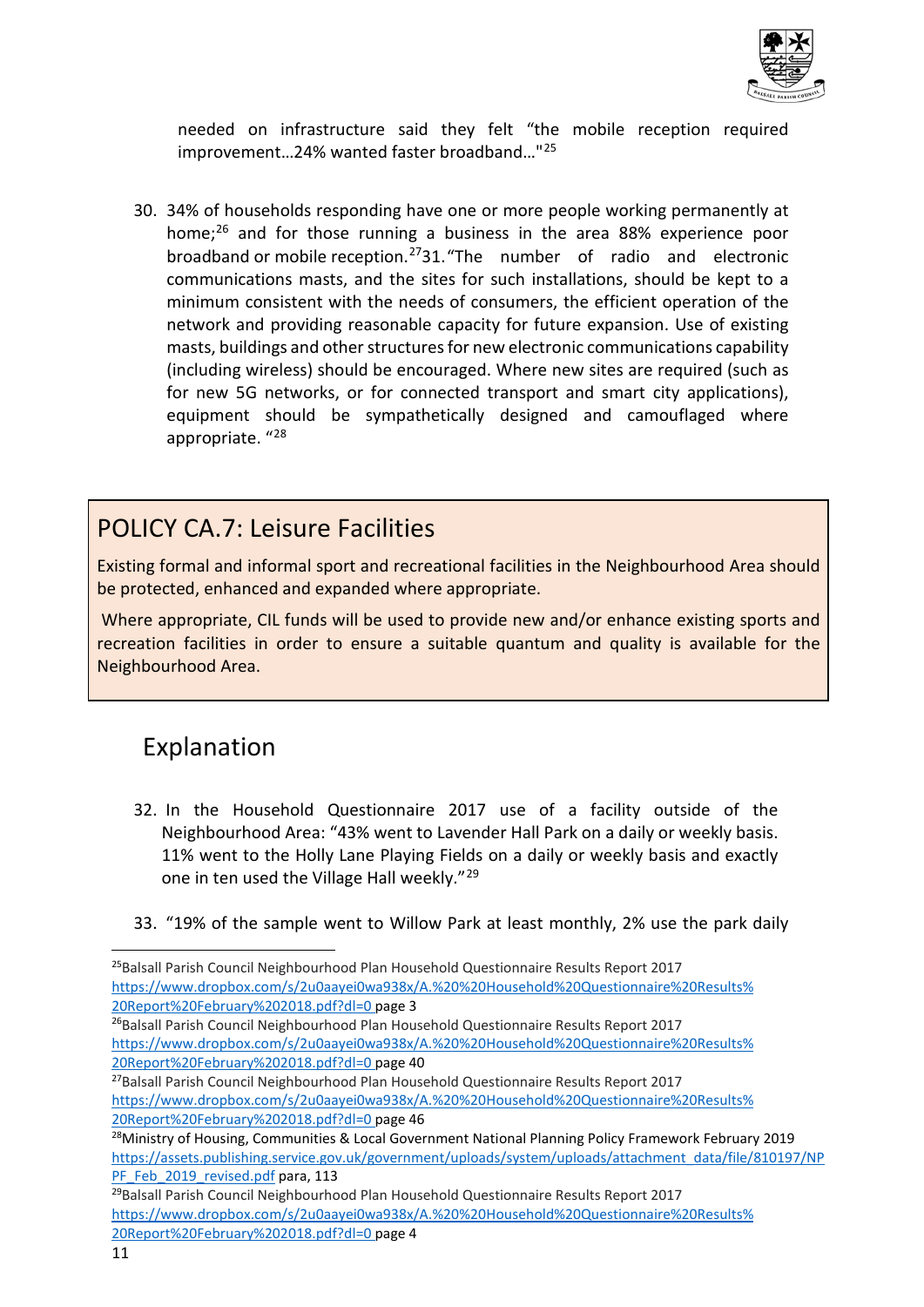

and 6% weekly."[30](#page-12-0)

- 34. Support for new community facilities for indoor activities and increasing provision of facilities for outdoor sports activities was a common view in Focus Group interviews with community organisations.<sup>[31](#page-12-1)</sup>
- 35. There is support for the opportunity for access to a network of high-quality open spaces and the provision of opportunities for sport and physical activity.
- 36. 29% of those responding said there was a need for a leisure centre of gym and 12% younger children's play area/improve parks for children, 11% improved community centre village hall, sports facilities /all-weather sports pitch.[32](#page-12-2)

#### COMMUNITY ASPIRATION CA.8: Public Leisure Amenities

- a) Retain and develop the Holly Lane playing fields
- b) Support for leisure or gym facilities
- c) Support for younger children's play areas
- d) Improve parks for children

#### Explanation

- 37. In the Household Questionnaire 2017 "92% supported the retention of the Holly Lane playing fields as a public amenity for leisure. $33$
- 38. "29% of those responding to the question on a Community Infrastructure Levy said there was a "need for a leisure centre or gym, and 12% wished to see a younger children's play area/improve parks for children." [34](#page-12-4)
- 39. "19% of the sample went to Willow Park at least monthly, 2% use the park daily and

<span id="page-12-1"></span>31Balsall Parish Council Focus Group Interviews

<span id="page-12-0"></span><sup>30</sup>Balsall Parish Council Neighbourhood Plan Household Questionnaire Results Report 2017 [https://www.dropbox.com/s/2u0aayei0wa938x/A.%20%20Household%20Questionnaire%20Results%](https://www.dropbox.com/s/2u0aayei0wa938x/A.%20%20Household%20Questionnaire%20Results%25) 20Report%20February%202018.pdf?dl=0 page 29

<sup>201</sup>[8https://www.dropbox.com/s/cipko04f4vmj2s6/E.%20Focus%20Group%20Interviews%20May%202018.pdf?](https://www.dropbox.com/s/cipko04f4vmj2s6/E.%20Focus%20Group%20Interviews%20May%202018.pdf) dl=0 pages 4, 6. 13, 16, 21

<span id="page-12-2"></span><sup>&</sup>lt;sup>32</sup>Balsall Parish Council Neighbourhood Plan Household Questionnaire Results Report 2017 [https://www.dropbox.com/s/2u0aayei0wa938x/A.%20%20Household%20Questionnaire%20Results%](https://www.dropbox.com/s/2u0aayei0wa938x/A.%20%20Household%20Questionnaire%20Results%25)

<span id="page-12-3"></span><sup>20</sup>Report%20February%202018.pdf?dl=0 page 8<br><sup>33</sup>Balsall Parish Council Neighbourhood Plan Household Questionnaire Results Report 2017 [https://www.dropbox.com/s/2u0aayei0wa938x/A.%20%20Household%20Questionnaire%20Results%](https://www.dropbox.com/s/2u0aayei0wa938x/A.%20%20Household%20Questionnaire%20Results%25)

<span id="page-12-4"></span><sup>&</sup>lt;sup>34</sup>Balsall Parish Council Neighbourhood Plan Household Questionnaire Results Report 2017 [https://www.dropbox.com/s/2u0aayei0wa938x/A.%20%20Household%20Questionnaire%20Results%](https://www.dropbox.com/s/2u0aayei0wa938x/A.%20%20Household%20Questionnaire%20Results%25) 20Report%20February%202018.pdf?dl=0 page 8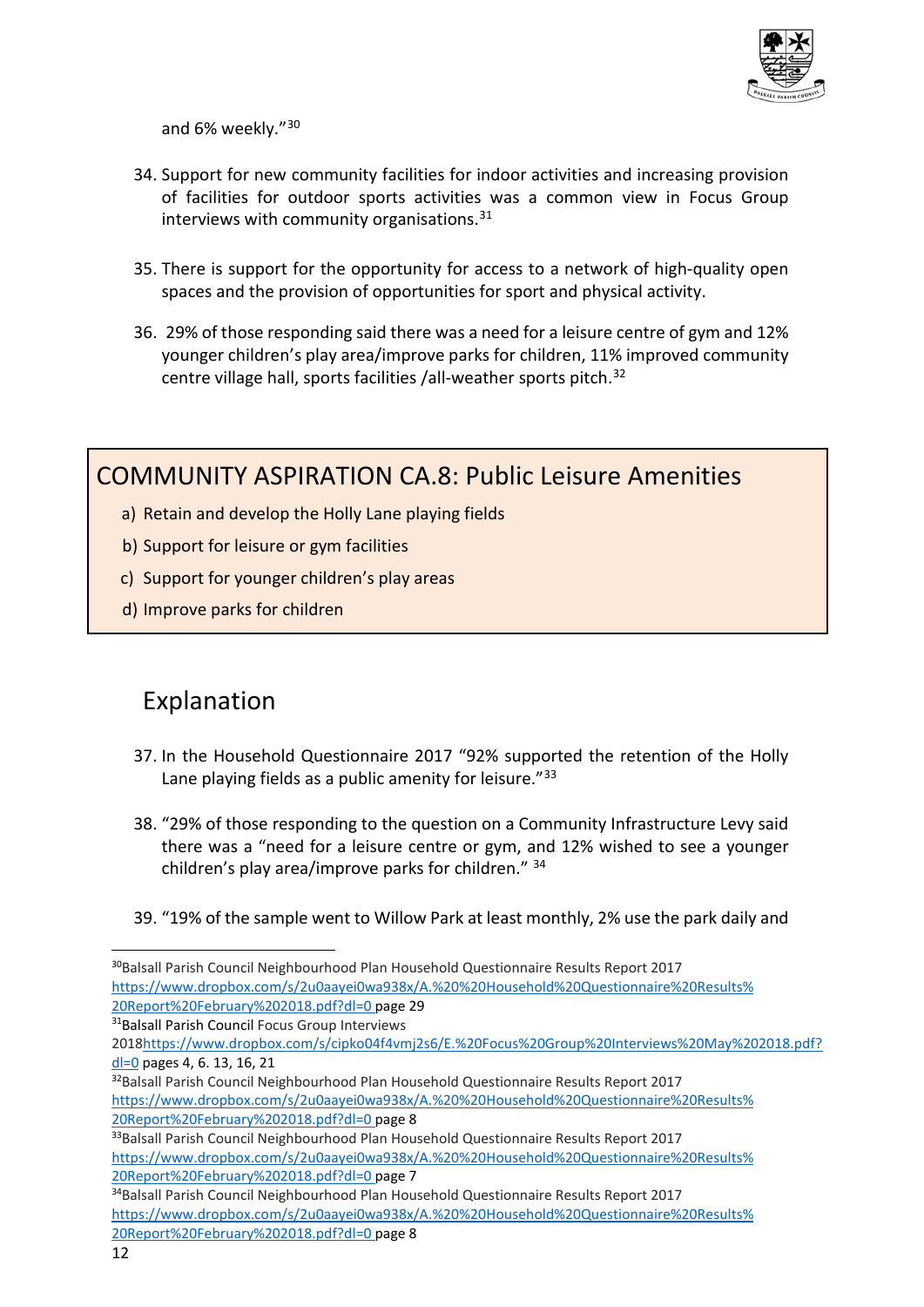

6% weekly."[35](#page-13-0)

40. "Regular green space visits are associated with increased physical activity, a lower probability of being overweight or obese and an improvement in mental wellbeing when compared to exercising indoors. Greater enjoyment and satisfaction with outdoor activity has been reported than activity taking place indoors. Outdoor gyms can include much of the same equipment found in an indoor gym but are specifically designed for outdoor use and are often situated in play areas or parks. They are suitable for all ages and abilities and provide the opportunity for everyone to use the equipment for free whilst taking advantage of the benefits of being active outdoors."[36](#page-13-1)

#### COMMUNITY ASPIRATION CA.9: Improved Public Transport

It is an ambition of this Plan for more people to walk and cycle to the station, and for train and bus services to be improved. This can be achieved through a number of ways including:

- a) Introduce a regular bus service to Kenilworth and improve services to Balsall Common centre, Coventry and Solihull between homes in Balsall Common (Balsall parish), Fen End, Oakley and Meer End;
- b) More reliable and frequent regularly spaced services, using smaller vehicles if appropriate;
- c) Services operating in the evenings and Sundays in addition to Monday to Saturday;
- d) Electronic indicator information boards should be provided at bus stops; and
- e) Enclosed shelters should be provided where appropriate.

- 41. The current service does not provide an adequate service for existing residents. There needs to be a significant improvement in the frequency of bus service on these routes and additional routes to Kenilworth, Warwick and Leamington Spa to provide better accessibility.[37](#page-13-2)
- 42. Post 2026 the SPRINT style bus rapid Transit scheme running from central Warwick through Kenilworth and Balsall Common to the Birmingham interchange will provide excellent connectivity to the UK Central and the Warwickshire towns. The planned introduction of this service post 2026 supports the rationale that the planned urban

<span id="page-13-0"></span><sup>35</sup>Balsall Parish Council Neighbourhood Plan Household Questionnaire Results Report 2017 [https://www.dropbox.com/s/2u0aayei0wa938x/A.%20%20Household%20Questionnaire%20Results%](https://www.dropbox.com/s/2u0aayei0wa938x/A.%20%20Household%20Questionnaire%20Results%25) 20Report%20February%202018.pdf?dl=0 page 29

<span id="page-13-1"></span><sup>36</sup>Warwickshire County Council Neighbourhood Development Planning for Health <https://apps.warwickshire.gov.uk/contentplatform/open/WCCC-630-656> 37Balsall Parish Council Draft Local Plan Response 2017

<span id="page-13-2"></span>[http://www.balsallparishcouncil.gov.uk/wp-content/uploads/2019/01/160217-Draft-Local-Plan-Response-](http://www.balsallparishcouncil.gov.uk/wp-content/uploads/2019/01/160217-Draft-Local-Plan-Response-PUBLIC160217-1.pdf)[PUBLIC160217-1.pdf](http://www.balsallparishcouncil.gov.uk/wp-content/uploads/2019/01/160217-Draft-Local-Plan-Response-PUBLIC160217-1.pdf)